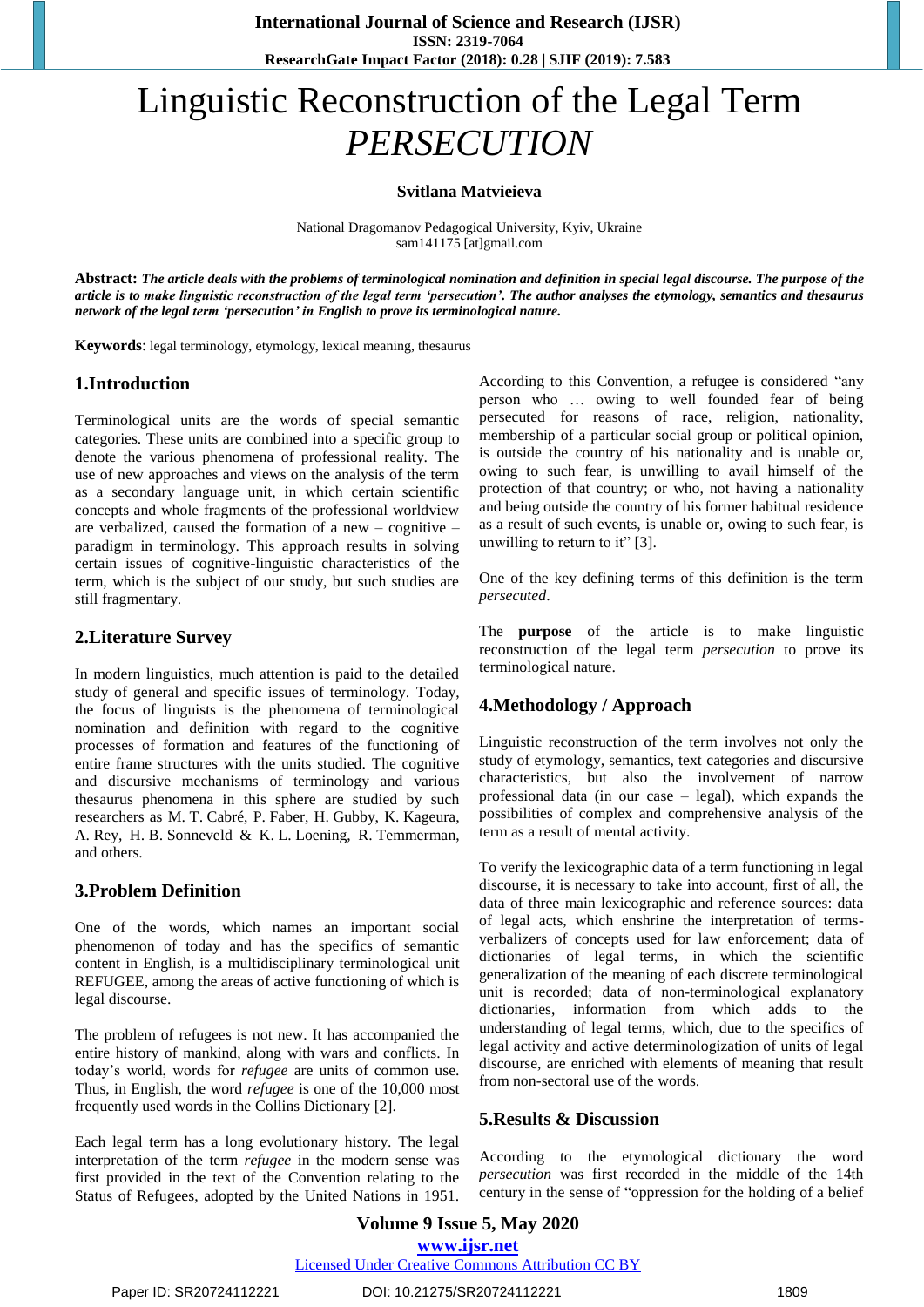### **International Journal of Science and Research (IJSR) ISSN: 2319-7064 ResearchGate Impact Factor (2018): 0.28 | SJIF (2019): 7.583**

or opinion" [8]. This word comes from the Old French *persecucion*" persecution, damage, affliction, suffering" (12c.) and directly from Latin *persecutionem* (nominative *persecutio*), noun of action from past-participle stem of *persequi* "to follow, pursue, hunt down; proceed against, prosecute, start a legal action", from *per* "through" (from PIE root \*per- "forward", hence "through") +*sequi* "follow" (from PIE root \*sekw-"to follow") [8].

Dictionary.com contains information that the first mention of the word *persecution* in English dates back to 1300-50. The verb *persecute* is actually a newer unit of English than *persecution*– the first records of it date back to the 1400-50. This word comes from the late Latin *persecūtor*, which means *persecutor*, from the verb *persequī*, which means *to prosecute, pursue closely* [4].

The non-terminological meaning of the noun persecution is recorded by modern English explanatory dictionaries.

Cambridge Dictionary:

"unfair or cruel treatment over a long period of time because of race, religion, or political beliefs" [1];

Collins English Dictionary:

"cruel and unfair treatment of a person or group, especially because of their religious or political beliefs, or their race" [2];

Dictionary.com:

"1) The act of persecuting;

2) The state of being persecuted;

3) A program or campaign to exterminate, drive away, or subjugate people based on their membership in a religious, ethnic, social, or racial group" [4];

#### Merriam-Webster:

"1) The act or practice of persecuting especially those who differ in origin, religion, or social outlook;

2) The condition of being persecuted, harassed, or annoyed" [7];

Oxford Advanced Learner's Dictionary:

"1) The act of treating somebody in a cruel and unfair way, especially because of their race, religion or political beliefs; 2) The act of deliberately annoying somebody all the time and making their life unpleasant" [9]

Regarding the data of special law dictionaries, only two definitions of the term *persecution* are offered by them:

1) "violent, cruel, and oppressive treatment directed toward a person or group of persons because of their race, religion, sexual orientation, politics, or other beliefs" [5, 3617–3618]; 2) "legal definition of *persecution:* punishment or harassment usually of a severe nature on the basis of race, religion, or political opinion in one's country of origin" [7].

The term *persecution* is not defined in the legislation of the United States and Europe. Its interpretation is found in some court decisions, from which we can summarize what persecution is understood as "the infliction of harm upon those who differ … in a way regarded as offensive" [6], "the infliction of harm or suffering by the government, or persons the government is unwilling or unable to control, to overcome a characteristic of the victim" [11].

Among the thesaurus synonyms of the noun *persecution*, the Oxford Advanced Learner's Dictionary mentions the noun *harassment* [9] and refers this unit to the *Social issues* topic. The Cambridge Dictionary mentions *Treating people or animals badly* as a semantic group of the noun *persecution* [1].

The SMART Thesaurus cloud shows the synonyms, related words and phrases from the Cambridge Dictionary that make up the topic. The result of such a thesaurus grouping has the form of a cloud network (see Figure 1):

| a raw deal idiom                                                                                    | abuse               | abuser                            | advantage              | at the hands of sb idiom |
|-----------------------------------------------------------------------------------------------------|---------------------|-----------------------------------|------------------------|--------------------------|
| batten                                                                                              | batten on sb        | be heavy on sb idiom              | be put upon            | bleed                    |
| bleed sb dry idiom                                                                                  |                     | bring sb/sth to their knees idiom | brutalize              | bully<br>bullying        |
| $\overline{\mathbf{d}}$<br>dehumanize<br>do a number on sb idiom<br>do sb/yourself a mischief idiom |                     |                                   |                        |                          |
| doormat                                                                                             | downtrodden<br>dust | enslave                           | enslavement            | eve-teasing<br>exploit   |
| feed<br>exploitative<br>exploitation<br>exploiter<br>exploitable                                    |                     |                                   |                        |                          |
| grind<br>qet<br>get to sb<br>grind sb down<br>feed sb to the lions idiom                            |                     |                                   |                        |                          |
| hand<br>grind the faces of the poor idiom<br>harassment<br>have your knife into sb idiom            |                     |                                   |                        |                          |
| heavy<br>hit<br>hell<br>hit sb where it hurts idiom<br>ill-treat<br>ill-treatment                   |                     |                                   |                        |                          |
| ill-used<br><i>impose</i>                                                                           | inflict             | <b>infliction</b>                 | jerk sb around<br>jerk | knee                     |
| <u>lay</u><br>knock sb around<br>lay a finger on sb idiom<br>knife<br>knock                         |                     |                                   |                        |                          |

**Figure 1:** A fragment of the thesaurus links of the word *persecution* [1].

Collins English Dictionary gives a synonymic chain to the noun *persecution* distinguishing the nearest (1) and more distant (2) units of the synonymic now:

1) *victimization; abuse; torture; torment*; 2) *oppression; tyranny; discrimination against; mistreatment; ill-treatment; maltreatment; tyrannization* [2].

Thesaurus.com divides the semantic distance between the synonyms to the noun *persecution* into three groups (from the nearest to the most distant; the resource site uses color calibration from bright to pale as a visualization of the distance between synonymic lexical units from similarity to differences):

1) *expulsion; ill-treatment; imprisonment; killing; maltreatment; massacre; mistreatment; murder; oppression; torture;*

2) *annoyance; banishment; exile; infliction; teasing; torment;* 3) *bashing; galling; pestering; provoking* [10].

The widest list of synonyms is contained in the Merriam-Webster dictionary, positioning the following units not only as synonyms: *Synonyms & Near Synonyms* for *persecution* [7]. In this section, all units are divided into six groups, but the dictionary does not specify the criteria for such a division, which makes it difficult to understand the principles and approaches to the words grouping:

# **Volume 9 Issue 5, May 2020 www.ijsr.net**

Licensed Under Creative Commons Attribution CC BY